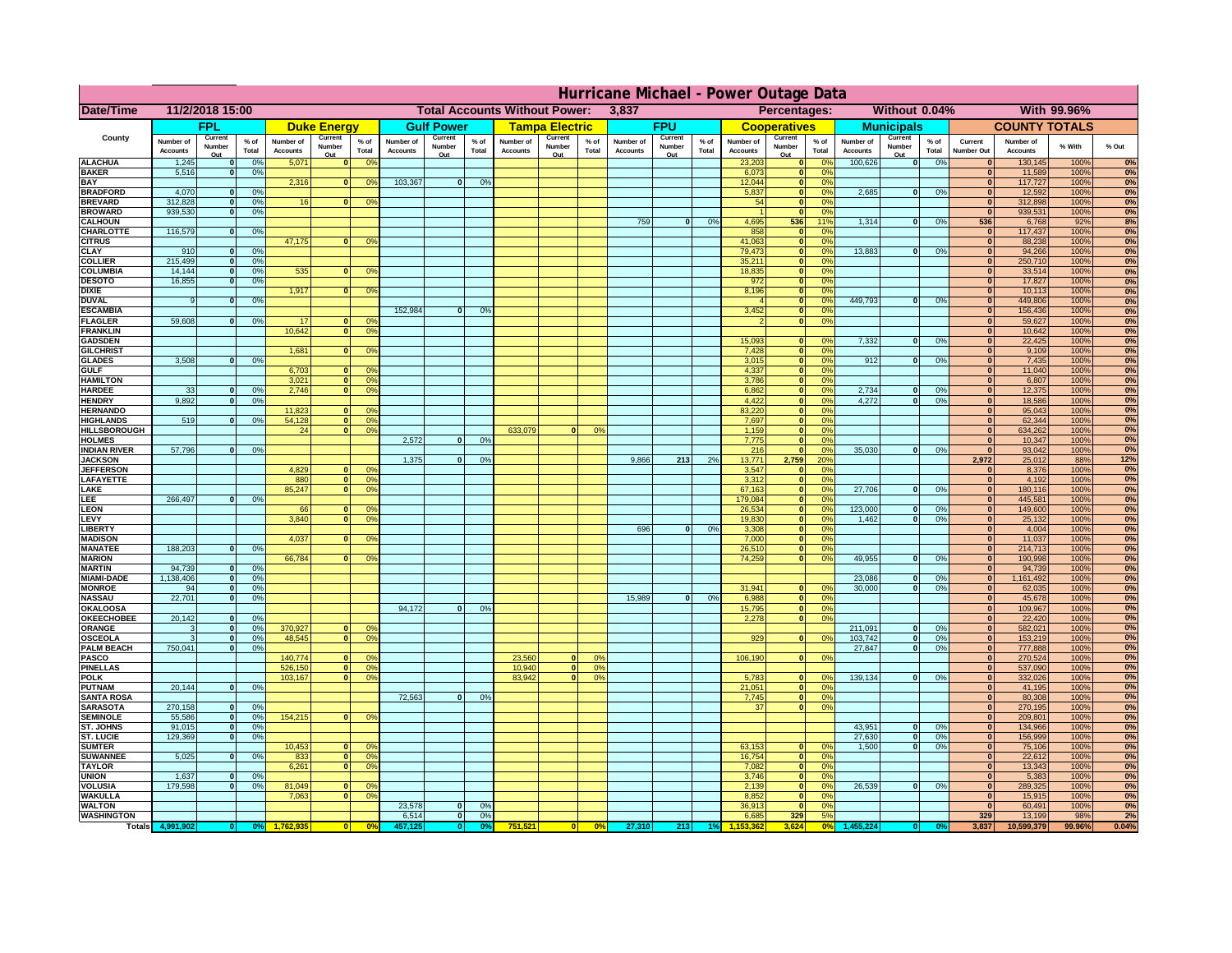# 11/2/2018 3:00 PM Hurricane Michael

| <b>Power Provider</b>                   | <b>County</b>       | <b>Number of Customers</b> | <b>Current Number Out</b> | <b>Outage Percentage</b> | <b>Estimated Restore Time</b> |
|-----------------------------------------|---------------------|----------------------------|---------------------------|--------------------------|-------------------------------|
| West Florida Electric Cooperative, Inc. |                     |                            |                           |                          |                               |
|                                         | <b>JACKSON</b>      | 13,723                     | 2,759                     | 20.10%                   | >5 days                       |
| West Florida Electric Cooperative, Inc. | CALHOUN             | 2,852                      | 536                       | 18.79%                   | >5 days                       |
| West Florida Electric Cooperative, Inc. | <b>WASHINGTON</b>   | 4,260                      | 329                       | 7.72%                    | >5 days                       |
| Florida Public Utilities Corporation    | <b>JACKSON</b>      | 9,866                      | 213                       | 2.16%                    | 72                            |
| Central Florida Electric Cooperative    | <b>ALACHUA</b>      | 875                        | $\mathbf 0$               | 0.00%                    | <b>TBD</b>                    |
| Central Florida Electric Cooperative    | <b>DIXIE</b>        | 7,595                      | 0                         | 0.00%                    | TBD                           |
| Central Florida Electric Cooperative    | <b>GILCHRIST</b>    | 7,424                      | $\mathbf 0$               | 0.00%                    | Restored                      |
| Central Florida Electric Cooperative    | LAFAYETTE           | 9                          | 0                         | 0.00%                    | TBD                           |
| Central Florida Electric Cooperative    | LEVY                | 17,513                     | $\mathbf 0$               | 0.00%                    | Restored                      |
| Central Florida Electric Cooperative    | <b>MARION</b>       | 9                          | 0                         | 0.00%                    | TBD                           |
| Chattahoochee Electric                  | <b>GADSDEN</b>      |                            | $\pmb{0}$                 |                          |                               |
|                                         |                     | 1,173                      |                           | 0.00%                    | Restored                      |
| Choctawhatchee Electric Cooperative     | <b>HOLMES</b>       | 293                        | 0                         | 0.00%                    | Restored                      |
| Choctawhatchee Electric Cooperative     | <b>OKALOOSA</b>     | 15,795                     | $\pmb{0}$                 | 0.00%                    | Restored                      |
| Choctawhatchee Electric Cooperative     | <b>SANTA ROSA</b>   | 201                        | $\mathbf 0$               | 0.00%                    | Restored                      |
| Choctawhatchee Electric Cooperative     | <b>WALTON</b>       | 36,812                     | $\pmb{0}$                 | 0.00%                    | Restored                      |
| City of Alachua                         | <b>ALACHUA</b>      | 4,426                      | $\mathbf 0$               | 0.00%                    | TBD                           |
| City of Bartow                          | <b>POLK</b>         | 11,790                     | $\pmb{0}$                 | 0.00%                    | <b>TBD</b>                    |
| City of Blountstown                     | CALHOUN             | 1,314                      | $\mathbf 0$               | 0.00%                    | Restored                      |
| City of Bushnell                        | <b>SUMTER</b>       | 1,500                      | $\pmb{0}$                 | 0.00%                    | <b>TBD</b>                    |
|                                         |                     |                            | $\mathbf 0$               |                          | <b>TBD</b>                    |
| City of Clewiston                       | <b>HENDRY</b>       | 4,272                      |                           | 0.00%                    |                               |
| City of Fort Meade                      | <b>POLK</b>         | 2,379                      | $\mathbf 0$               | 0.00%                    | <b>TBD</b>                    |
| City of Havana                          | GADSDEN             | 1,391                      | 0                         | 0.00%                    | Restored                      |
| City of Leesburg                        | LAKE                | 22,000                     | $\mathbf 0$               | 0.00%                    | <b>TBD</b>                    |
| City of Moore Haven                     | <b>GLADES</b>       | 912                        | $\mathbf 0$               | 0.00%                    | TBD                           |
| City of Mount Dora                      | LAKE                | 5,706                      | $\pmb{0}$                 | 0.00%                    | <b>TBD</b>                    |
| City of Newberry                        | <b>ALACHUA</b>      | 1,727                      | $\mathbf 0$               | 0.00%                    | TBD                           |
| City of Quincy                          | <b>GADSDEN</b>      | 4,768                      | $\mathbf 0$               | 0.00%                    | Restored                      |
|                                         | <b>BRADFORD</b>     |                            | $\mathbf 0$               | 0.00%                    | TBD                           |
| City of Starke                          |                     | 2,685                      |                           |                          |                               |
| City of Tallahassee                     | <b>LEON</b>         | 123,000                    | $\pmb{0}$                 | 0.00%                    | Restored                      |
| City of Vero Beach                      | <b>INDIAN RIVER</b> | 35,030                     | $\mathbf 0$               | 0.00%                    | <b>TBD</b>                    |
| City of Wauchula                        | <b>HARDEE</b>       | 2,734                      | $\pmb{0}$                 | 0.00%                    | <b>TBD</b>                    |
| City of Williston                       | LEVY                | 1,462                      | 0                         | 0.00%                    | TBD                           |
| City of Winter Park                     | ORANGE              | 13,941                     | $\mathbf 0$               | 0.00%                    | <b>TBD</b>                    |
| Clay Electric Cooperative               | <b>ALACHUA</b>      | 22,328                     | 0                         | 0.00%                    | TBD                           |
| Clay Electric Cooperative               | <b>BAKER</b>        | 2,476                      | $\pmb{0}$                 | 0.00%                    | <b>TBD</b>                    |
| Clay Electric Cooperative               | <b>BRADFORD</b>     | 5,837                      | 0                         | 0.00%                    | TBD                           |
|                                         |                     |                            | $\pmb{0}$                 |                          |                               |
| Clay Electric Cooperative               | <b>CLAY</b>         | 79,473                     |                           | 0.00%                    | <b>TBD</b>                    |
| Clay Electric Cooperative               | <b>COLUMBIA</b>     | 16,922                     | $\pmb{0}$                 | 0.00%                    | TBD                           |
| Clay Electric Cooperative               | <b>DUVAL</b>        | $\overline{4}$             | $\pmb{0}$                 | 0.00%                    | <b>TBD</b>                    |
| Clay Electric Cooperative               | <b>FLAGLER</b>      | $\overline{2}$             | $\pmb{0}$                 | 0.00%                    | TBD                           |
| Clay Electric Cooperative               | <b>GILCHRIST</b>    | $\overline{4}$             | $\mathbf 0$               | 0.00%                    | <b>TBD</b>                    |
| Clay Electric Cooperative               | LAKE                | 2,239                      | 0                         | 0.00%                    | TBD                           |
| Clay Electric Cooperative               | LEVY                | 712                        | $\pmb{0}$                 | 0.00%                    | <b>TBD</b>                    |
| Clay Electric Cooperative               | <b>MARION</b>       | 16,301                     | $\mathbf 0$               | 0.00%                    | TBD                           |
| Clay Electric Cooperative               | <b>PUTNAM</b>       | 21,051                     | $\pmb{0}$                 | 0.00%                    | <b>TBD</b>                    |
|                                         |                     |                            |                           |                          |                               |
| Clay Electric Cooperative               | SUWANNEE            | 5                          | 0                         | 0.00%                    | <b>TBD</b>                    |
| Clay Electric Cooperative               | <b>UNION</b>        | 3,746                      | $\mathbf 0$               | 0.00%                    | <b>TBD</b>                    |
| Clay Electric Cooperative               | VOLUSIA             | 2,139                      | $\mathbf 0$               | 0.00%                    | TBD                           |
| <b>Duke Energy</b>                      | <b>ALACHUA</b>      | 5,071                      | $\pmb{0}$                 | 0.00%                    | Restored                      |
| Duke Energy                             | BAY                 | 2,316                      | 0                         | 0.00%                    | TBD                           |
| <b>Duke Energy</b>                      | <b>BREVARD</b>      | 16                         | $\pmb{0}$                 | 0.00%                    | Restored                      |
| Duke Energy                             | <b>CITRUS</b>       | 47,175                     | 0                         | 0.00%                    | Restored                      |
| <b>Duke Energy</b>                      | <b>COLUMBIA</b>     | 535                        | $\pmb{0}$                 | 0.00%                    | Restored                      |
|                                         |                     |                            |                           |                          |                               |
| Duke Energy                             | <b>DIXIE</b>        | 1,917                      | 0                         | 0.00%                    | Restored                      |
| Duke Energy                             | <b>FLAGLER</b>      | 17                         | $\pmb{0}$                 | 0.00%                    | Restored                      |
| Duke Energy                             | <b>FRANKLIN</b>     | 10,642                     | 0                         | 0.00%                    | Restored                      |
| Duke Energy                             | <b>GILCHRIST</b>    | 1,681                      | $\pmb{0}$                 | 0.00%                    | Restored                      |
| Duke Energy                             | <b>GULF</b>         | 6,703                      | 0                         | 0.00%                    | TBD                           |
| <b>Duke Energy</b>                      | <b>HAMILTON</b>     | 3,021                      | $\pmb{0}$                 | 0.00%                    | Restored                      |
| Duke Energy                             | HARDEE              | 2,746                      | 0                         | 0.00%                    | Restored                      |
| <b>Duke Energy</b>                      | <b>HERNANDO</b>     | 11,823                     | $\pmb{0}$                 | 0.00%                    | Restored                      |
| Duke Energy                             | <b>HIGHLANDS</b>    | 54,128                     | $\pmb{0}$                 | 0.00%                    | Restored                      |
|                                         |                     |                            |                           |                          |                               |
| <b>Duke Energy</b>                      | <b>HILLSBOROUGH</b> | 24                         | $\pmb{0}$                 | 0.00%                    | Restored                      |
| Duke Energy                             | <b>JEFFERSON</b>    | 4,829                      | $\pmb{0}$                 | 0.00%                    | Restored                      |
| <b>Duke Energy</b>                      | LAFAYETTE           | 880                        | $\pmb{0}$                 | 0.00%                    | Restored                      |
| Duke Energy                             | LAKE                | 85,247                     | 0                         | 0.00%                    | Restored                      |
| <b>Duke Energy</b>                      | LEON                | 66                         | $\pmb{0}$                 | 0.00%                    | Restored                      |
| <b>Duke Energy</b>                      | LEVY                | 3,840                      | 0                         | 0.00%                    | Restored                      |
| <b>Duke Energy</b>                      | <b>MADISON</b>      | 4,037                      | $\pmb{0}$                 | 0.00%                    | Restored                      |
| Duke Energy                             | <b>MARION</b>       | 66,784                     | 0                         | 0.00%                    | Restored                      |
|                                         |                     |                            |                           |                          |                               |
| <b>Duke Energy</b>                      | ORANGE              | 370,927                    | $\pmb{0}$                 | 0.00%                    | Restored                      |
| Duke Energy                             | <b>OSCEOLA</b>      | 48,545                     | 0                         | 0.00%                    | Restored                      |
| <b>Duke Energy</b>                      | PASCO               | 140,774                    | $\pmb{0}$                 | 0.00%                    | Restored                      |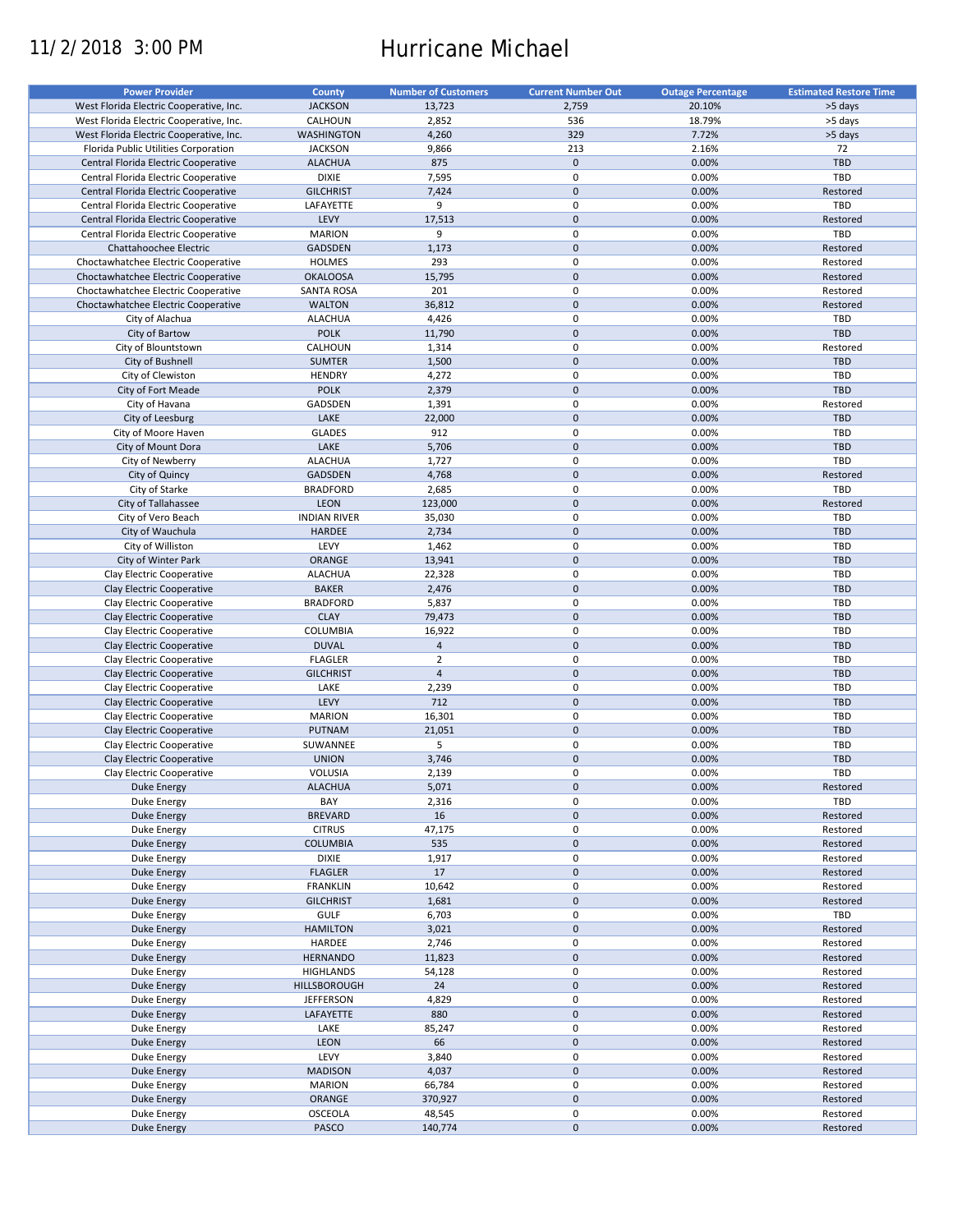## 11/2/2018 3:00 PM Hurricane Michael

| Duke Energy                                        | PINELLAS                    | 526,150        | $\mathbf 0$ | 0.00% | Restored   |
|----------------------------------------------------|-----------------------------|----------------|-------------|-------|------------|
| <b>Duke Energy</b>                                 | <b>POLK</b>                 | 103,167        | $\mathbf 0$ | 0.00% | Restored   |
| Duke Energy                                        | SEMINOLE                    | 154,215        | 0           | 0.00% | Restored   |
|                                                    | <b>SUMTER</b>               |                | $\mathbf 0$ | 0.00% |            |
| <b>Duke Energy</b>                                 |                             | 10,453         |             |       | Restored   |
| Duke Energy                                        | SUWANNEE                    | 833            | 0           | 0.00% | Restored   |
| <b>Duke Energy</b>                                 | <b>TAYLOR</b>               | 6,261          | $\mathbf 0$ | 0.00% | Restored   |
| Duke Energy                                        | VOLUSIA                     | 81,049         | 0           | 0.00% | Restored   |
| Duke Energy                                        | <b>WAKULLA</b>              | 7,063          | $\mathbf 0$ | 0.00% | Restored   |
|                                                    |                             |                |             |       |            |
| Escambia River Electric Cooperative, Inc.          | <b>ESCAMBIA</b>             | 3,452          | $\mathbf 0$ | 0.00% | TBD        |
| Escambia River Electric Cooperative, Inc.          | <b>SANTA ROSA</b>           | 7,544          | $\mathbf 0$ | 0.00% | <b>TBD</b> |
| Florida Keys Electric Cooperative                  | <b>MONROE</b>               | 31,941         | $\mathbf 0$ | 0.00% | TBD        |
| Florida Power and Light Company                    | <b>ALACHUA</b>              | 1,245          | $\pmb{0}$   | 0.00% | <b>TBD</b> |
|                                                    |                             |                |             |       |            |
| Florida Power and Light Company                    | <b>BAKER</b>                | 5,516          | $\mathbf 0$ | 0.00% | <b>TBD</b> |
| Florida Power and Light Company                    | <b>BRADFORD</b>             | 4,070          | $\mathbf 0$ | 0.00% | <b>TBD</b> |
| Florida Power and Light Company                    | <b>BREVARD</b>              | 312,828        | $\mathbf 0$ | 0.00% | <b>TBD</b> |
| Florida Power and Light Company                    | <b>BROWARD</b>              | 939,530        | $\mathbf 0$ | 0.00% | <b>TBD</b> |
|                                                    |                             |                |             |       |            |
| Florida Power and Light Company                    | CHARLOTTE                   | 116,579        | $\mathbf 0$ | 0.00% | <b>TBD</b> |
| Florida Power and Light Company                    | <b>CLAY</b>                 | 910            | $\mathbf 0$ | 0.00% | <b>TBD</b> |
| Florida Power and Light Company                    | <b>COLLIER</b>              | 215,499        | $\pmb{0}$   | 0.00% | <b>TBD</b> |
| Florida Power and Light Company                    | <b>COLUMBIA</b>             | 14,144         | $\mathbf 0$ | 0.00% | <b>TBD</b> |
|                                                    |                             |                |             |       |            |
| Florida Power and Light Company                    | <b>DESOTO</b>               | 16,855         | $\pmb{0}$   | 0.00% | <b>TBD</b> |
| Florida Power and Light Company                    | <b>DUVAL</b>                | 9              | $\pmb{0}$   | 0.00% | <b>TBD</b> |
| Florida Power and Light Company                    | <b>FLAGLER</b>              | 59,608         | 0           | 0.00% | TBD        |
| Florida Power and Light Company                    | <b>GLADES</b>               | 3,508          | $\mathbf 0$ | 0.00% | <b>TBD</b> |
| Florida Power and Light Company                    | HARDEE                      | 33             | 0           | 0.00% | TBD        |
|                                                    |                             |                |             |       |            |
| Florida Power and Light Company                    | <b>HENDRY</b>               | 9,892          | $\mathbf 0$ | 0.00% | <b>TBD</b> |
| Florida Power and Light Company                    | <b>HIGHLANDS</b>            | 519            | $\mathbf 0$ | 0.00% | <b>TBD</b> |
| Florida Power and Light Company                    | <b>INDIAN RIVER</b>         | 57,796         | $\mathbf 0$ | 0.00% | <b>TBD</b> |
| Florida Power and Light Company                    | LEE                         | 266,497        | $\mathbf 0$ | 0.00% | <b>TBD</b> |
|                                                    | MANATEE                     | 188,203        | $\mathbf 0$ | 0.00% | <b>TBD</b> |
| Florida Power and Light Company                    |                             |                |             |       |            |
| Florida Power and Light Company                    | <b>MARTIN</b>               | 94,739         | 0           | 0.00% | <b>TBD</b> |
| Florida Power and Light Company                    | MIAMI-DADE                  | 1,138,406      | $\mathbf 0$ | 0.00% | <b>TBD</b> |
| Florida Power and Light Company                    | <b>MONROE</b>               | 94             | $\pmb{0}$   | 0.00% | TBD        |
| Florida Power and Light Company                    | NASSAU                      | 22,701         | $\pmb{0}$   | 0.00% | <b>TBD</b> |
| Florida Power and Light Company                    | OKEECHOBEE                  | 20,142         | $\pmb{0}$   | 0.00% | TBD        |
|                                                    |                             |                |             |       |            |
| Florida Power and Light Company                    | ORANGE                      | $\overline{3}$ | $\pmb{0}$   | 0.00% | <b>TBD</b> |
| Florida Power and Light Company                    | <b>OSCEOLA</b>              | 3              | $\pmb{0}$   | 0.00% | TBD        |
| Florida Power and Light Company                    | PALM BEACH                  | 750,041        | $\mathbf 0$ | 0.00% | <b>TBD</b> |
| Florida Power and Light Company                    | PUTNAM                      | 20,144         | $\pmb{0}$   | 0.00% | TBD        |
| Florida Power and Light Company                    | SARASOTA                    | 270,158        | $\pmb{0}$   | 0.00% | <b>TBD</b> |
| Florida Power and Light Company                    | SEMINOLE                    |                | $\pmb{0}$   | 0.00% | TBD        |
|                                                    |                             | 55,586         |             |       |            |
| Florida Power and Light Company                    | ST. JOHNS                   | 91,015         | $\mathbf 0$ | 0.00% | <b>TBD</b> |
| Florida Power and Light Company                    | ST. LUCIE                   | 129,369        | 0           | 0.00% | <b>TBD</b> |
| Florida Power and Light Company                    | SUWANNEE                    | 5,025          | $\mathbf 0$ | 0.00% | <b>TBD</b> |
| Florida Power and Light Company                    | <b>UNION</b>                | 1,637          | $\mathbf 0$ | 0.00% | TBD        |
| Florida Power and Light Company                    | <b>VOLUSIA</b>              | 179,598        | $\mathbf 0$ | 0.00% | TBD        |
|                                                    |                             |                |             |       |            |
| Florida Public Utilities Corporation               | CALHOUN                     | 759            | 0           | 0.00% | Restored   |
| Florida Public Utilities Corporation               | <b>LIBERTY</b>              | 696            | $\mathbf 0$ | 0.00% | Restored   |
| Florida Public Utilities Corporation               | NASSAU                      | 15,989         | $\mathbf 0$ | 0.00% | Restored   |
| Fort Pierce Utilities Authority                    | ST. LUCIE                   | 27,630         | $\pmb{0}$   | 0.00% | <b>TBD</b> |
|                                                    |                             |                |             |       |            |
| Gainesville (Gainesville Regional Utilities - GRU) | <b>ALACHUA</b>              | 94,473         | 0           | 0.00% | TBD        |
| Glades Electric Cooperative, Inc.                  | <b>GLADES</b>               | 3,015          | 0           | 0.00% | <b>TBD</b> |
| Glades Electric Cooperative, Inc.                  | HARDEE                      | 0              | 0           |       | TBD        |
| Glades Electric Cooperative, Inc.                  | <b>HENDRY</b>               | 3,530          | $\mathbf 0$ | 0.00% | <b>TBD</b> |
| Glades Electric Cooperative, Inc.                  | <b>HIGHLANDS</b>            | 7,321          | 0           | 0.00% | TBD        |
| Glades Electric Cooperative, Inc.                  | <b>OKEECHOBEE</b>           |                | 0           | 0.00% | <b>TBD</b> |
|                                                    |                             | 2,278          |             |       |            |
| Green Cove Springs Electric                        | <b>CLAY</b>                 | 3,889          | 0           | 0.00% | TBD        |
| Gulf Coast Electric Cooperative, Inc.              | BAY                         | 12,044         | $\pmb{0}$   | 0.00% | Restored   |
| Gulf Coast Electric Cooperative, Inc.              | CALHOUN                     | 1,843          | 0           | 0.00% | Restored   |
| Gulf Coast Electric Cooperative, Inc.              | <b>GULF</b>                 | 4,337          | $\pmb{0}$   | 0.00% | Restored   |
|                                                    |                             |                | 0           |       | Restored   |
| Gulf Coast Electric Cooperative, Inc.              | <b>JACKSON</b>              | 48             |             | 0.00% |            |
| Gulf Coast Electric Cooperative, Inc.              | <b>WALTON</b>               | 101            | $\pmb{0}$   | 0.00% | Restored   |
| Gulf Coast Electric Cooperative, Inc.              | WASHINGTON                  | 2,425          | 0           | 0.00% | Restored   |
| <b>Gulf Power Company</b>                          | BAY                         | 103,367        | $\pmb{0}$   | 0.00% | Restored   |
| <b>Gulf Power Company</b>                          | <b>ESCAMBIA</b>             | 152,984        | 0           | 0.00% | Restored   |
| <b>Gulf Power Company</b>                          | <b>HOLMES</b>               | 2,572          | $\pmb{0}$   | 0.00% | Restored   |
|                                                    |                             |                |             |       |            |
| <b>Gulf Power Company</b>                          | <b>JACKSON</b>              | 1,375          | 0           | 0.00% | Restored   |
| <b>Gulf Power Company</b>                          | <b>OKALOOSA</b>             | 94,172         | $\pmb{0}$   | 0.00% | Restored   |
| <b>Gulf Power Company</b>                          | <b>SANTA ROSA</b>           | 72,563         | 0           | 0.00% | Restored   |
| <b>Gulf Power Company</b>                          | <b>WALTON</b>               | 23,578         | $\pmb{0}$   | 0.00% | Restored   |
| <b>Gulf Power Company</b>                          | <b>WASHINGTON</b>           | 6,514          | 0           | 0.00% | Restored   |
| Homestead                                          | MIAMI-DADE                  | 23,086         | $\pmb{0}$   | 0.00% | <b>TBD</b> |
|                                                    |                             |                |             |       |            |
| Jacksonville (JEA)                                 | <b>CLAY</b><br><b>DUVAL</b> | 9,994          | 0           | 0.00% | TBD        |
| Jacksonville (JEA)                                 |                             | 430,918        | 0           | 0.00% | <b>TBD</b> |